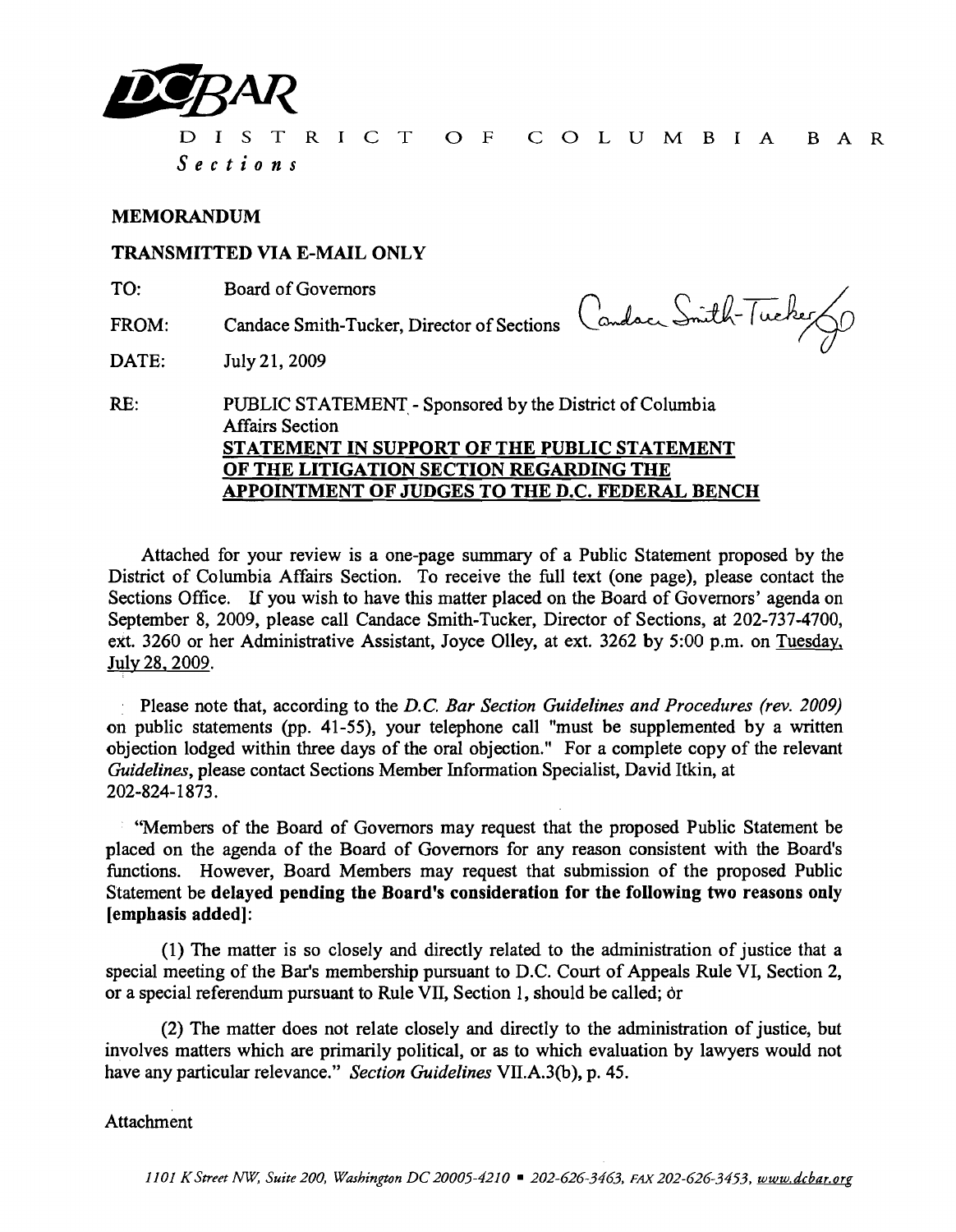

DISTRICT o F COLUMBIA BAR *Sections* 

# Summary of Public Statement of the District of Columbia Affairs Section of the District of Columbia Bar in Support of the Public Statement of the Litigation Section Regarding the Appointment of Judges to the D.C. Federal Bench

The members of the Steering Committee of the D.C. Affairs Section of the District of Columbia Bar voted unanimously on July 17, 2009<sup>1</sup> to issue the following Public Statement on behalf of the Section, concurring and supporting the Public Statement of the Litigation Section of the District of Columbia Bar urging the Obama Administration to fill vacancies on the United States Court of Appeals for the District of Columbia Circuit and United States District Court for the District of Columbia from among the many distinguished and qualified members of the D.C. Bar and courts in the District of Columbia who have long-standing connections to the Washington, D.C. metropolitan area.

## The views expressed on behalf of the D.C. Affairs Section are those of such section and not those of the D.C. Bar or of its Board of Governors.

The following individuals participated in drafting this statement: Esther Bushman, James Bubar, and Tonya Sapp.

<sup>&</sup>lt;sup>1</sup> The members of the Steering Committee on the date of this vote are Claudia McKoin, Esther Bushman, Lawrence Mirel, Nicholas Majett, Nicola Whitman, Ed Rich, Jon Bouker, Brian Flowers, and Tonya Sapp.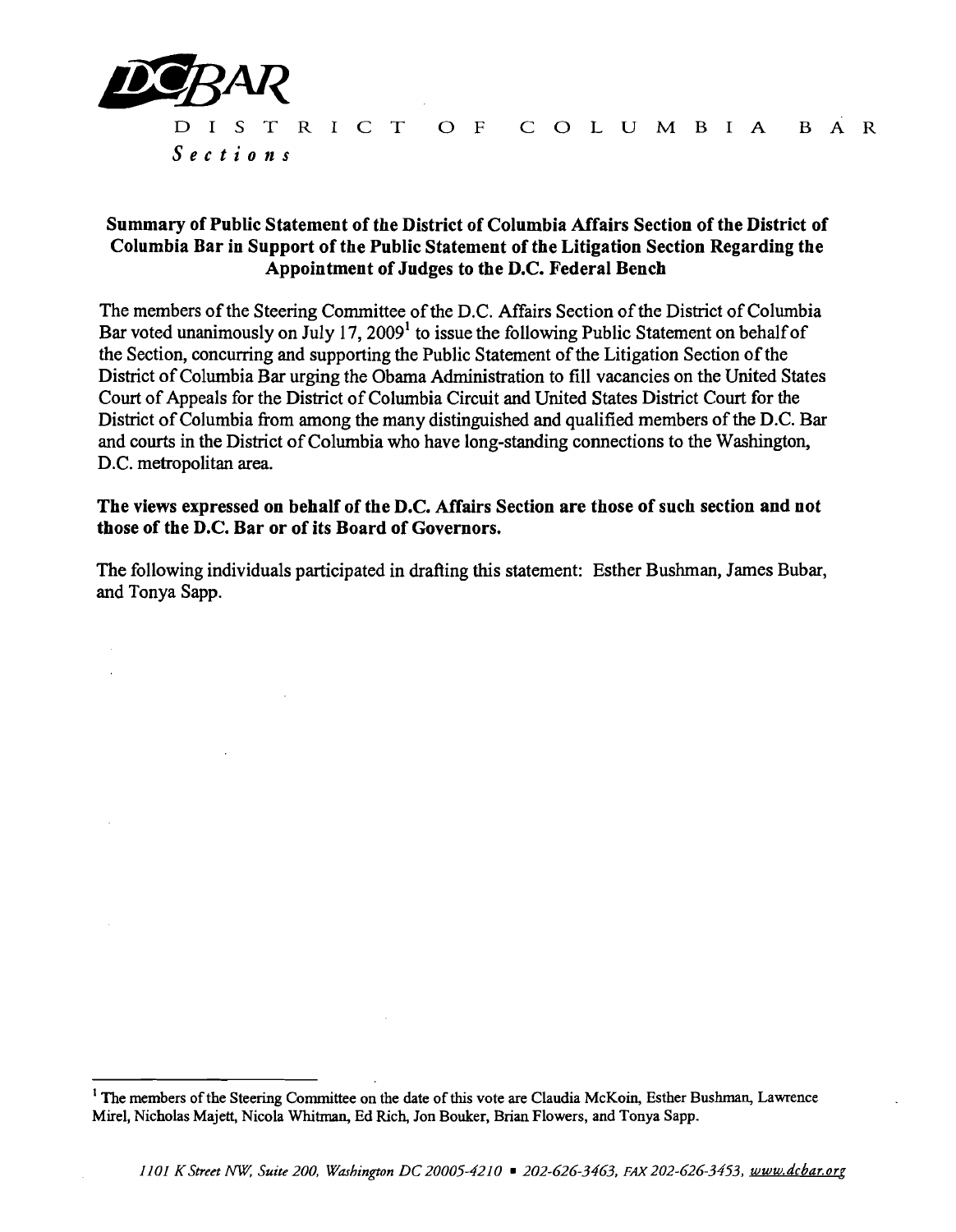#### TRANSMITTAL SHEET

TO: 2009-10 Board of Governors Kim Michele Keenan, *The Keenan Firm*  Ronald S. Flagg, *Sidley Austin LLP*  Johnine P. Barnes, *Baker* & *Hostetler LLP*  Amy L. Bess, *Sonnenschein Nath* & *Rosenthal*  Paulette E. Chapman, *Koonz McKenney Johnson DePaolis* & *Lightfoot*  Judith M. Conti, *National Employment Law Project*  Sabine S. Curto, *Jenner* & *Block LLP*  Judy Deason, *King* & *Spalding*  Meredith Fuchs, *The National Security Archive, Gelman Library*  Nathalie F.P. Gilfoyle, *American Psychological Association*  Ankur J. Goel, *McDermott, Will* &*Emery*  Ellen M. Jakovic, *Kirkland* & *Ellis LLP*  Charles R. Lowery, Jr., *Center for Responsible Lending*  Rebecca M. McNeill, *Finnegan Henderson Farabow Garrett* & *Dunner LLP*  Barry C. Mills, *Paul, Hastings, Janofsky* & *Walker LLP*  Laura A. Possessky, *Gura* & *Possessky P.L.L.* C. Lena Robins, *Amgen, Inc.*  James W. Rubin, *Hunton* & *Williams*  Javier G. Salinas, *Ernst* & *Young LLP*  Christina G. Sarchio, *Patton Boggs, LLP*  R. Justin Smith, *u.s. Department ofJustice*  Robert J. Spagnoletti, *Schertler* & *Onorato LLP*  Benjamin F. Wilson, *Beveridge & Diamond*, P.C. List of additional distributees follows. FROM: Candace Smith-Tucker, Director of Sections DATE: July 21, 2009 RE: PUBLIC STATEMENT - Sponsored by the District of Columbia Affairs Section **STATEMENT IN SUPPORT OF THE PUBLIC STATEMENT OF THE LITIGATION SECTION REGARDING THE APPOINTMENT OF** 

NUMBER OF PAGES (including this sheet): 4

**JUDGES TO THE D.C. FEDERAL BENCH**